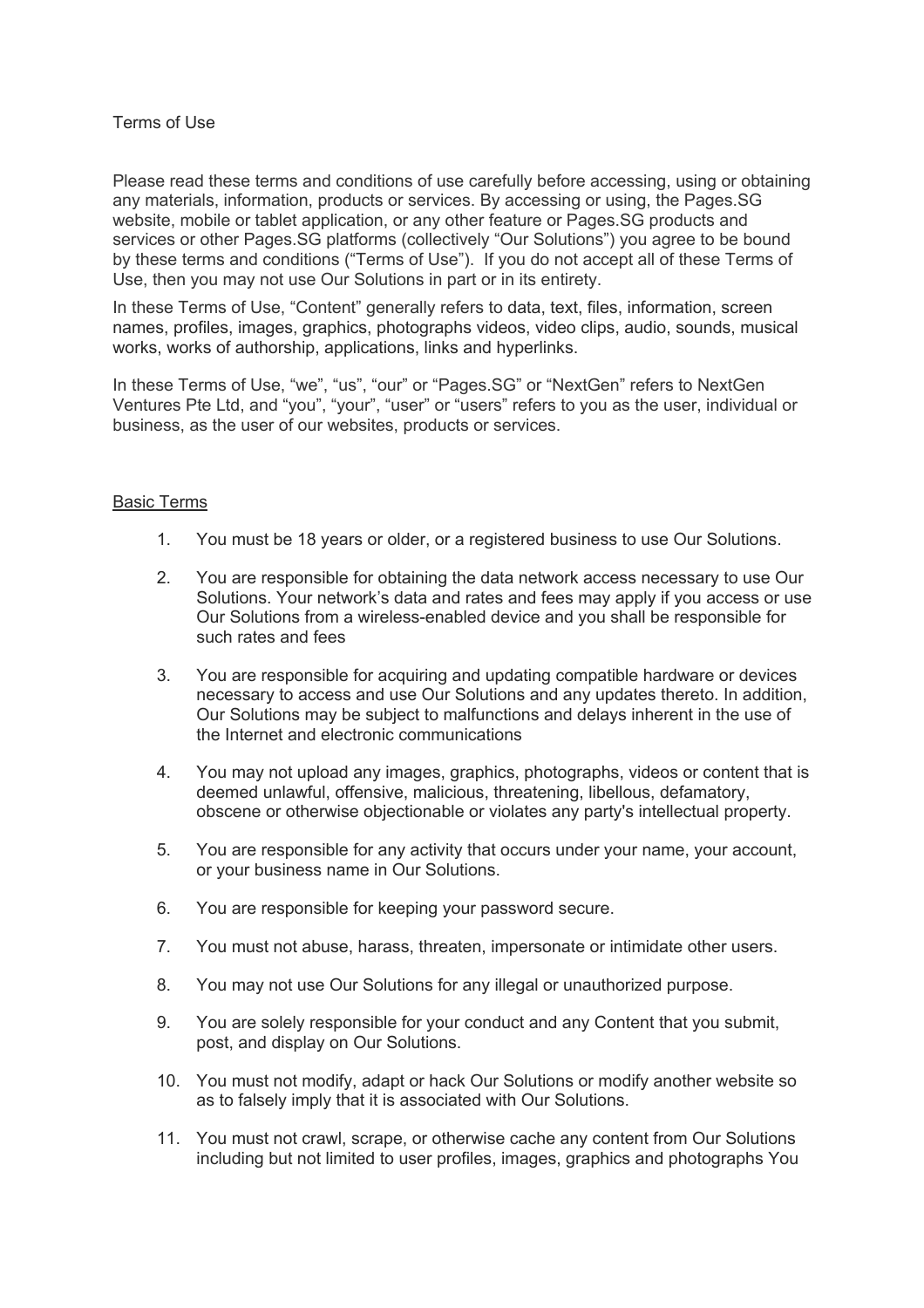agree not to use any automated data collection methods, data mining, robots, or scraping or any data gathering methods of any kind on Our Solutions.

- 12. You must not create or submit unwanted comments or content to any users of Our Solutions.
- 13. You must not use web URLs in your name.
- 14. You must not transmit any malware, worms or viruses or any code of a destructive nature.
- 15. You must not, in the use of Our Solutions, violate any laws in your jurisdiction (including but not limited to copyright laws).
- 16. You must not use Our Solutions or any of its contents to advertise or solicit, for any other commercial, social, political or religious purpose, or to compete, directly or indirectly with NextGen.
- 17. Violation of any of these agreements will result in the termination of your account in Our Solutions. While we prohibit such conduct and content on Our Solutions, you understand and agree that NextGen cannot be responsible for the Content posted on Our Solutions and you nonetheless may be exposed to such materials and that you use Our Solutions at your own risk.

### **Representations and warranties:**

You represent and warrant that

- 1. You have the authority and legal capacity to enter into and perform legally binding contracts under applicable law.
- 2. If you are a corporate entity:
	- a. you are a corporation duly incorporated and/or registered and validly existing under the laws of its incorporation, with full power and authority to own its assets and properties, and to conduct its business, either directly or through its subsidiaries or associates, as currently conducted (if applicable); and
	- b. your use of our website and services shall not result in a breach of your constitutional documents (if applicable), result in an infringement, or constitute a default under, any directive, instrument, contract, document or agreement to which you are a party or by which you are bound, or result in a breach of any law, rule, regulation, ordinance, order, judgment or decree of or undertaking to any court, government body, statutory authority or regulatory, administrative or supervisory body.
- 3. Your use of Our Solutions will comply with all applicable laws and regulations. International users agree to comply with all local laws regarding online conduct and acceptable content.
- 4. All information provided by you to NextGen is true and accurate; and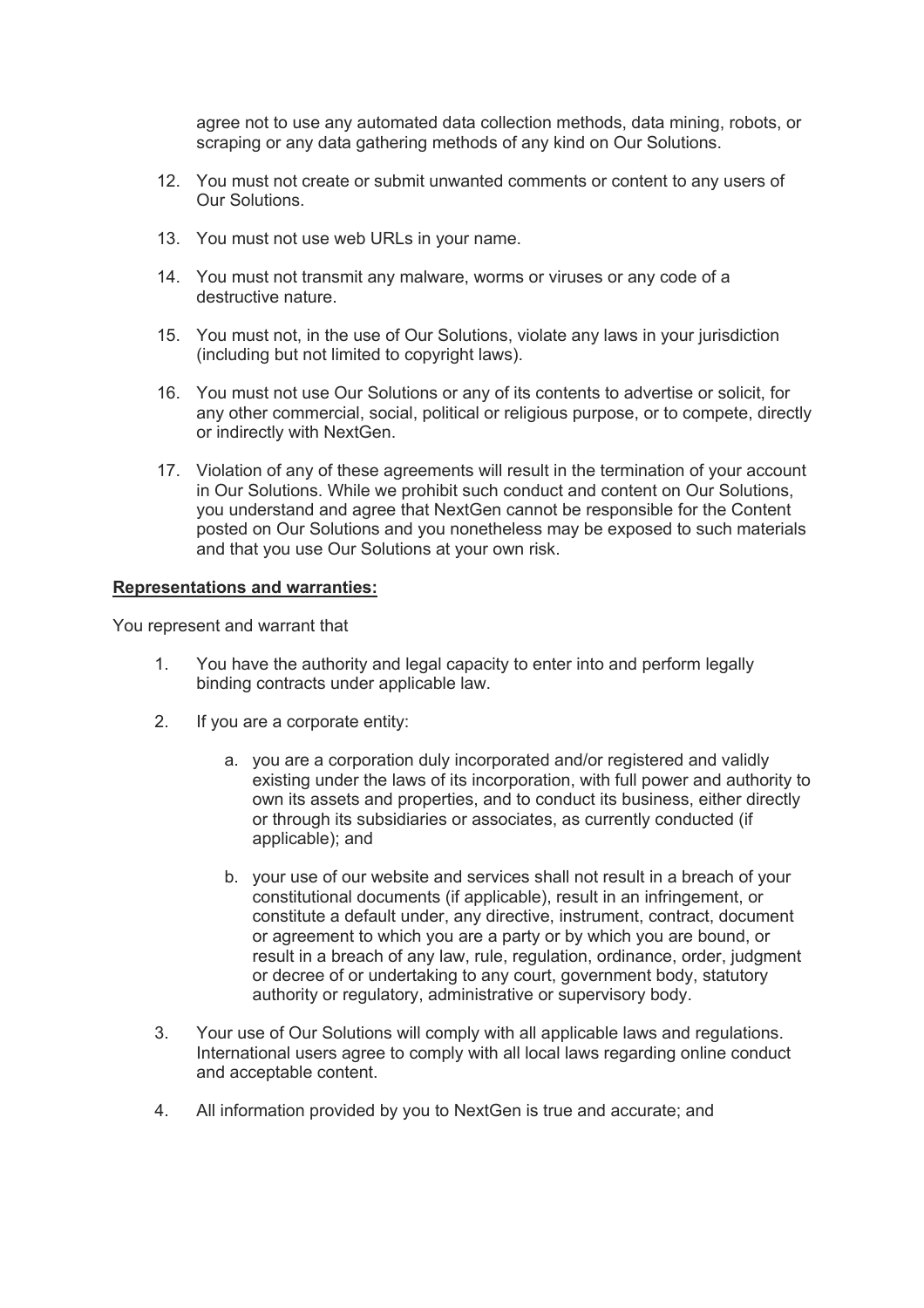5. Any content or pictures uploaded by you to Our Solutions, do not violate or infringe another party's rights of publicity, privacy, copyright, trademark or any other intellectual property rights.

# General Conditions

- 1. We reserve the right to modify or terminate the user account of Our Solutions for any reason, without notice at any time.
- 2. We reserve the right to alter these Terms of Use at any time. If the alterations constitute a material change to the Terms of Use, we will notify you via internet mail according to the preference expressed on your account. What constitutes a "material change" will be determined at our sole discretion, in good faith and using common sense and reasonable judgement.
- 3. We reserve the right to refuse registration or access to Our Solutions to anyone for any reason at any time.
- 4. We reserve the right to force forfeiture of any username that becomes inactive, violates trademark, or may mislead other users.
- 5. We may, but have no obligation to, remove Content and accounts containing Content that we determine in our sole discretion are unlawful, offensive, malicious, threatening, libellous, defamatory, obscene or otherwise objectionable or violates any party's intellectual property or these Terms of Use.
- 6. We reserve the right to reclaim usernames on behalf of businesses or individuals that hold legal claim or trademark on those usernames.

# Proprietary Rights in Content on Our Solutions

- 1. NextGen does NOT claim ANY ownership rights to the Content that you post or upload on or through Our Solutions. By displaying, uploading or publishing ("posting") any Content on or through Our Solutions, you hereby grant to NextGen a non-exclusive, fully paid and royalty-free, worldwide, limited license to use, modify, delete from, add to, publicly perform, publicly display, reproduce and translate such Content, including without limitation distributing part or all of the materials in Our Solutions in any media formats through any media channels.
- 2. Some of Our Solutions are supported by advertising revenue and may display advertisements and promotions, and you hereby agree that NextGen may place such advertising and promotions on Our Solutions or on, about, or in conjunction with your Content. The manner, mode and extent of such advertising and promotions are subject to change without specific notice to you.
- 3. You represent and warrant that: (i) you own the Content uploaded or posted by you on or through Our Solutions or otherwise have the right to grant the license set forth in this section, (ii) the uploading or posting and use of your Content on or through Our Solutions does not violate the privacy rights, publicity rights, copyrights, contract rights, intellectual property rights or any other rights of any person or business, and (iii) the posting of your Content on Our Solutions does not result in a breach of contract between you and a third party. You agree to pay for all royalties, fees, and any other monies owing any person by reason of Content you uploaded or posted on or through Our Solutions.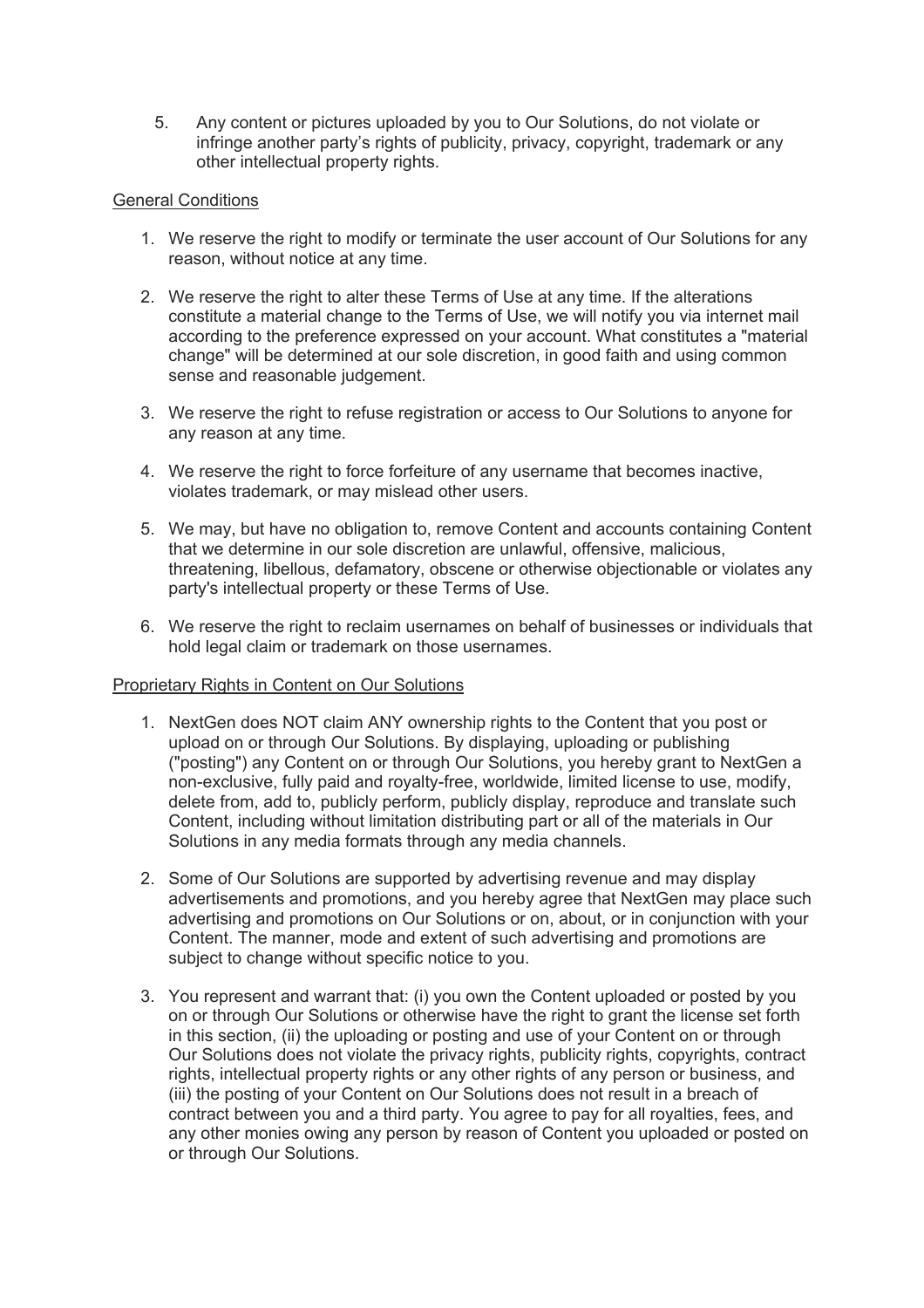- 4. Our Solutions contain Content of NextGen ("NextGen Content") which may include, but is not limited to computer or software code, scripts, design elements, graphics, interactive features, artwork, text communication. NextGen Content is protected by copyright, trademark, patent, trade secret and other laws, and NextGen owns and retains all rights in the NextGen Content and Our Solutions. NextGen hereby grants you a limited, revocable, non-sublicensable license to reproduce and display the NextGen Content (excluding any software code) solely for your personal and noncommercial use in connection with viewing and using of Our Solutions.
- 5. Our Solutions contain Content of Users and other NextGen licensors. Except as provided within this Agreement, you may not copy, modify, translate, publish, broadcast, transmit, distribute, perform, display, or sell any Content appearing on or through Our Solutions.
- 6. NextGen performs technical functions necessary to offer Our Solutions, including but not limited to transcoding and/or reformatting Content to allow its use throughout Our Solutions.
- 7. Although Our Solutions are normally available, there will be occasions when Our Solutions will be interrupted for scheduled maintenance or upgrades, for emergency repairs, or due to failure of telecommunications links and equipment that are beyond the control of NextGen. Also, although NextGen will normally only delete Content that violates this Agreement, NextGen reserves the right to delete any Content for any reason, without prior notice. Deleted content may be stored by NextGen in order to comply with certain legal obligations and is not retrievable without a valid court order. Consequently, NextGen encourages you to maintain your own backup of your Content. In other words, NextGen is not a backup service. NextGen will not be liable to you for any modification, suspension, or discontinuation of Our Solutions, or the loss of any Content.
- 8. NextGen does not grant you any other rights whatsoever in relation to Our Solutions or the material on Our Solutions. All other rights are expressly reserved by NextGen.

# Enforcement of Proprietary Rights

If NextGen discovers that you have used its copyrighted or other protected materials in contravention of the terms of the license granted above, NextGen may bring legal proceedings against you, seeking monetary damages and an injunction against you. You could also be ordered to pay legal fees and costs. If you become aware of any use of NextGen's copyright or protected materials that contravenes or may contravene the terms of the license granted above, immediately report this to NextGen at admin@nextgenv.com.

## Links

Our Solutions may contain links to web sites controlled or offered by third-parties (nonaffiliates of NextGen). NextGen and its affiliates hereby disclaim liability for, any information, materials, products or services uploaded, posted or offered at any of the third party sites linked to Our Solutions. By creating a link to a third party web site, NextGen and its affiliates do not endorse or recommend any products or services offered or information contained at those web sites, nor shall NextGen or its affiliates be liable for any failure of products or services offered or advertised at those sites. Such third party may have a privacy policy different from that of NextGen or its affiliates, and the third party web site may provide less security than Our Solutions.

## No Warranty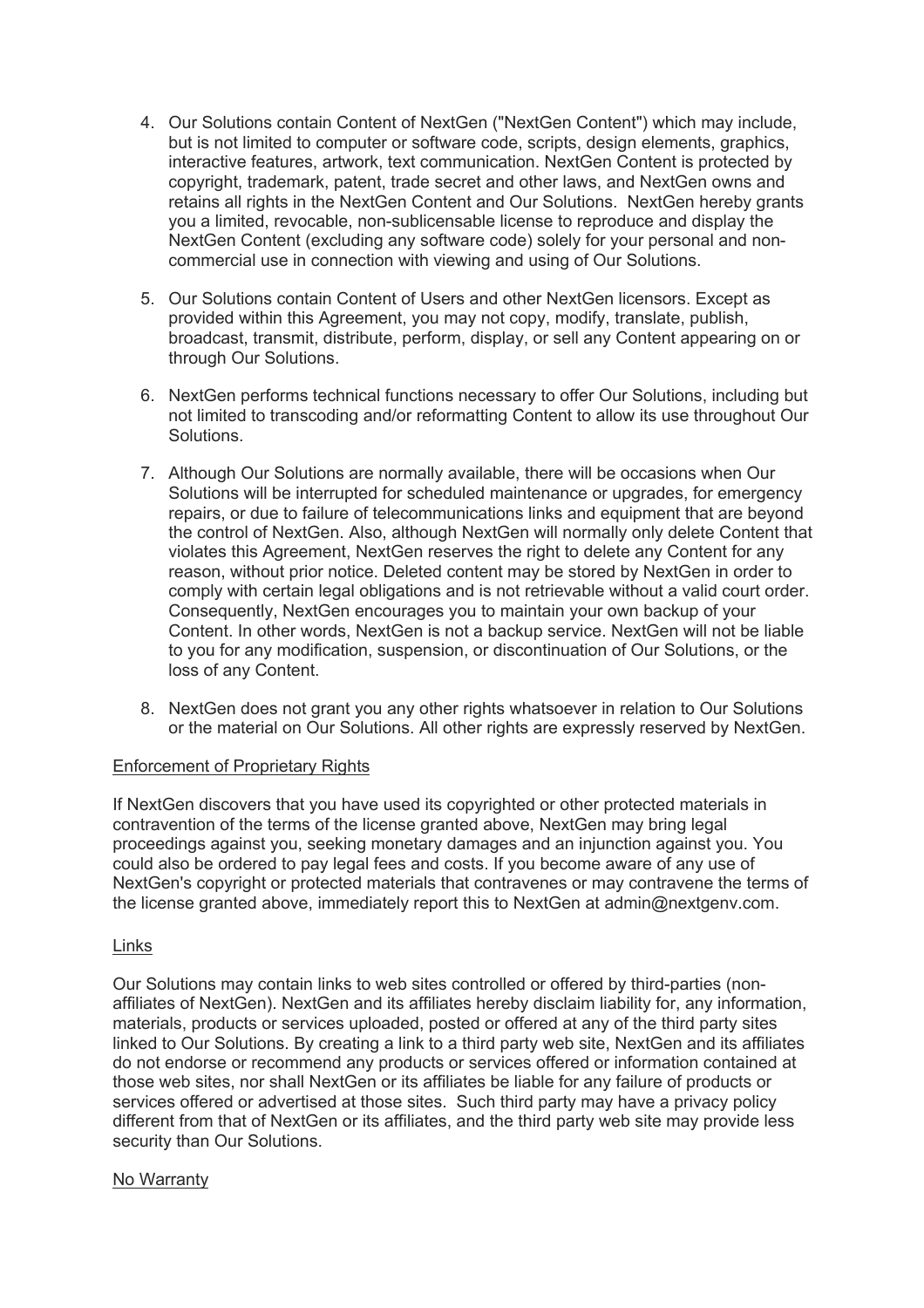The information and materials contained in Our Solutions, including text, images, graphics, photographs, links or other items are provided "as is", "as available". NextGen does not warrant the accuracy, adequacy or completeness of this information and materials and expressly disclaims liability for errors or omissions in this information and materials. No warranty of any kind, implied, expressed or statutory including but not limited to the warranties of non-infringement of third party rights, title, merchantability, fitness for a particular purpose and freedom from computer virus, is given in conjunction with the information and materials.

NextGen does not warrant that Our Solutions will be constantly available, or available at all; or that Our Solutions are free of defects or errors.

## Limitation of Liability

In no event will NextGen or its affiliates be liable for any damages, including without limitation direct or indirect, special, incidental, or consequential damages, losses or expenses arising in connection with this site or any linked site or use thereof or inability to use by any party, or in connection with any failure of performance, error, omission, interruption, defect, delay in operation or transmission, computer virus or line or system failure, even if NextGen, or representatives thereof, are advised of the possibility of such damages, losses or expenses. Your sole and exclusive remedy for dissatisfaction with Our Services is to stop using Our Services. You agree to defend, indemnify and hold NextGen, and its officers, directors, employees, representatives and agents harmless from and against any claims, actions, demands, liabilities, judgments, and settlements, including without limitation, reasonable legal fees resulting from or alleged to result from your use of this application.

### Availability

Our Solutions is not intended for distribution to, or use by, any person or entity in any jurisdiction or country where such distribution or use would be contrary to local law or regulation. By offering Our Solutions, that includes information, materials, products or services, no distribution or solicitation is made by NextGen to any person to use Our Solutions or the information, materials, products or services, in jurisdictions where the provision of Our Solutions, the information, materials, products or services, is prohibited by law.

You may use Our Solutions only for your own personal, non-commercial use. You are strictly prohibited from, and agree that you will not, adapt, edit, change, modify, transform, publish, republish, distribute, or redistribute Our Solutions or the material in Our Solutions (in any form or media) without NextGen's prior written consent, save for Content produced by you.

### Additional Terms

Certain sections, pages or parts of Our Solutions may contain separate terms and conditions, which are in addition to these Terms of Use. In the event of a conflict, the additional terms and conditions will govern for those sections, pages or parts.

### Governing Law

These Terms of Use are governed by and construed in accordance with the laws of the Republic of Singapore. You irrevocably and unconditionally submit to the non-exclusive jurisdiction of the courts of the Republic of Singapore.

### **Severability**